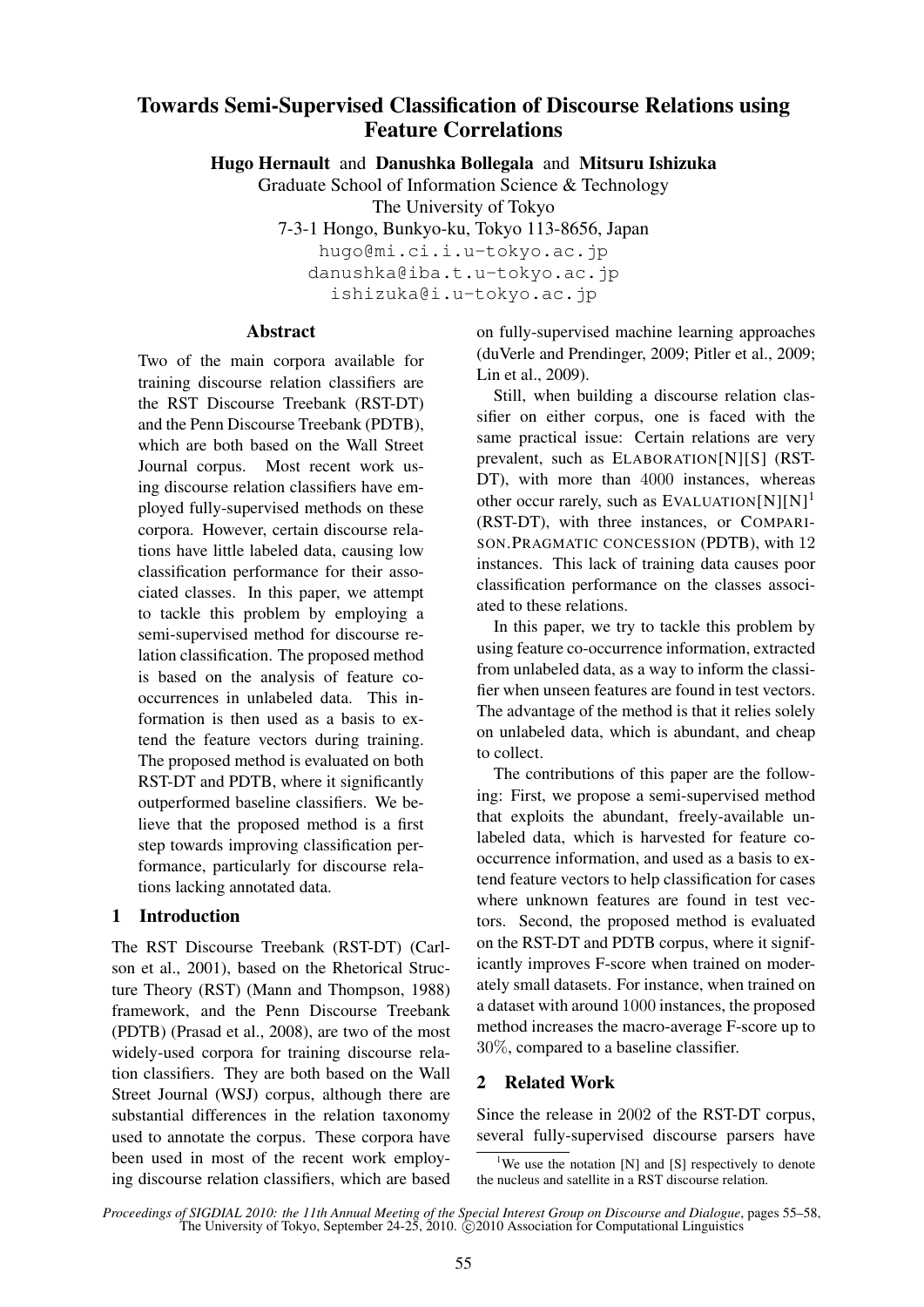been built in the RST framework. In duVerle and Prendinger (2009), a discourse parser based on Support Vector Machines (SVM) (Vapnik, 1995) is proposed. Shallow lexical, syntactic and structural features, including 'dominance sets' (Soricut and Marcu, 2003) are used.

The unsupervised method of Marcu and Echihabi (2002) was the first to try to detect 'implicit' relations (i.e. relations not accompanied by a cue phrase, such as *'however'*, *'but'*), using word pairs extracted from two spans of text. Their method attempts to capture the difference of polarity in words.

Discourse relation classifiers have also been trained using PDTB. Pitler et al. (2008) performed a corpus study of the PDTB, and found that 'explicit' relations can be most of the times distinguished by their discourse connectives.

Lin et al. (2009) studied the problem of detecting implicit relations in PDTB. Their relational classifier is trained using features extracted from dependency paths, contextual information, word pairs and production rules in parse trees. For the same task, Pitler et al. (2009) also use word pairs, as well as several other types of features such as verb classes, modality, context, and lexical features.

In this paper, we are not aiming at defining novel features for improving performance in RST or PDTB relation classification. Instead we incorporate features that have already shown to be useful for discourse relation learning and explore the possibilities of using unlabeled data for this task.

## 3 Method

In this section, we describe a semi-supervised method for relation classification, based on feature vector extension. The extension process employs feature co-occurrence information. Co-occurrence information is useful in this context as, for instance, we might know that the word pair *(for, when)* is a good indicator of a TEMPORAL relation. Or, after analyzing a large body of unlabeled data, we might also notice that this word pair cooccurs often with the word 'run-up' placed at the end of a span of text. Suppose now that we have to classify a test instance containing the feature 'runup', but not the word pair *(for, when)*. In this case, by using the co-occurrence information, we know that the instance has a chance of being a TEM-PORAL relation. We first explain how to compute a feature correlation matrix, using unlabeled data. In a second section, we show how to extend feature vectors in order to include co-occurrence information. Finally, we describe the features used in the discourse relation classifiers.

#### 3.1 Feature Correlation Matrix

A training/test instance is represented using a ddimensional feature vector  $f = [f_1, \dots, f_d]^T$ , where  $f_i \in \{0, 1\}$ . We define a *feature correlation matrix, C* such that the  $(i, j)$ -th element of  $C, C_{(i,j)} \in \{0, 1\}$  denotes the correlation between the two features  $f_i$  and  $f_j$ . If both  $f_i$  and  $f_j$  appear in a feature vector then we define them to be cooccurring. The number of different feature vectors in which  $f_i$  and  $f_j$  co-occur is used as a basis to compute  $C_{(i,j)}$ . Importantly, feature correlations can be calculated using only unlabeled data.

It is noteworthy that feature correlation matrices can be computed using any correlation measure. For the current task we use the  $\chi^2$ -measure (Plackett, 1983) as the preferred correlation measure because of its simplicity. We create the feature correlation matrix  $C$ , such that, for all pairs of features  $(f_i, f_j)$ ,

$$
C_{(i,j)} = \begin{cases} 1 \text{ if } \chi_{i,j}^2 > c \\ 0 \text{ otherwise} \end{cases} . \tag{1}
$$

Here  $c$  is the critical value, which, for a confidence level of 0.05 and one degree of freedom, can be set to 3.84.

#### 3.2 Feature Vector Extension

Once the feature correlation matrix is computed using unlabeled data as described in Section 3.1, we can use it to extend a feature vector during testing. One of the reasons explaining why a classifier might perform poorly on a test instance, is that there are features in the test instance that were not observed during training. Let us represent the feature vector corresponding to a test instance  $x$ by  $f_x$ . Then, we use the feature correlation matrix to find the set of correlated features  $F_c(f_i)$  of a particular feature  $f_i$  that occur in  $f_x$ .

Specifically, for a feature  $f_i \in \mathbf{f}_\mathbf{x}, F'(f_i)$  consists of features  $f_j$ , where  $C_{(i,j)} = 1$ . We define the extended feature vector  $f'_x$  of  $f_x$  as the union of all the features that appear in  $f_x$  and  $F_c(f_x)$ . Since a discourse relation is defined between two spans of short texts (elementary discourse units), which are typically two clauses or sentences, a particular feature does not usually occur more than once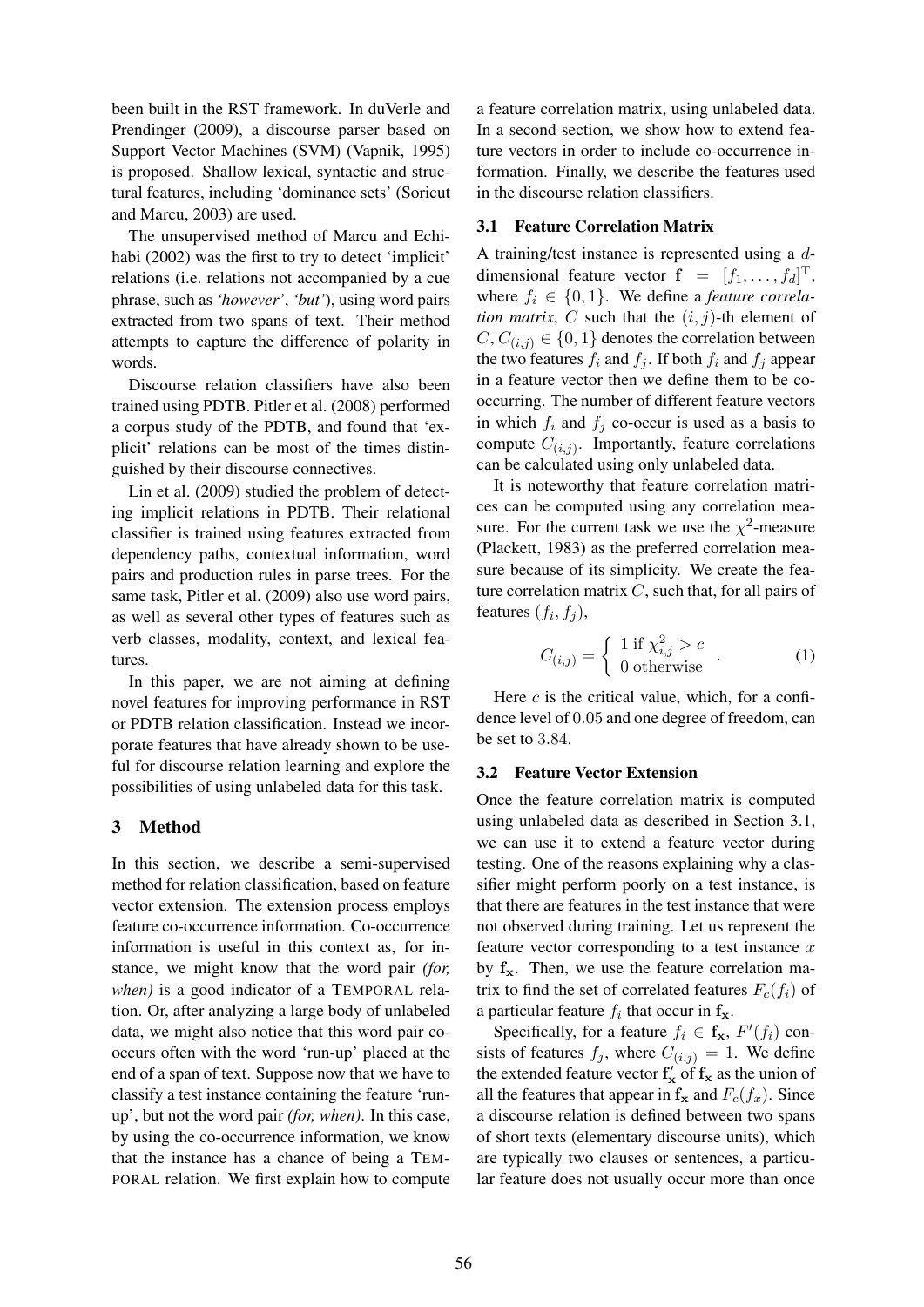in a feature vector. Therefore, we introduced the proposed method in the context of binary valued features. However, the above mentioned discussion can be naturally extended to cover real-valued features.

#### 3.3 Features

Figure 1 shows the parse tree for a sentence composed of two discourse units, which serve as arguments of a discourse relation we want to generate a feature vector from. Lexical heads have been calculated using the projection rules of Magerman (1995), and indicated between brackets. For each argument, surrounded by dots, is the minimal set of sub-parse trees containing strictly all the words of the argument.

We extract all possible lemmatized word pairs from the two arguments. Next, we extract from left and right argument separately, all production rules from the sub-parse trees. Finally, we encode in our features three nodes of the parse tree, which capture the local context at the connection point between the two arguments (Soricut and Marcu, 2003): The first node, which we call  $N_w$ , is the highest ancestor of the first argument's last word w, and is such that  $N_w$ 's right-sibling is the ancestor of the second argument's first word.  $N_w$ 's right-sibling node is called  $N_r$ . Finally, we call  $N_p$ the parent of  $N_w$  and  $N_r$ . For each node, we encode in the feature vector its part-of-speech (POS) and lexical head. For instance, in Figure 1, we have  $N_w = S$ (comment),  $N_r = SBAR(when)$ , and  $N_p$  = VP(declined).

#### 4 Experiments

It is worth noting that the proposed method is independent of any particular classification algorithm. As our goal is strictly to evaluate the relative benefit of employing the proposed method, we select a logistic regression classifier, for its simplicity. We used the multi-class logistic regression (maximum entropy model) implemented in Classias (Okazaki, 2009). Regularization parameters are set to their default value of one.

Unlabeled instances are created by selecting texts of the WSJ, and segmenting them into elementary discourse units (EDUs) using our sequential discourse segmenter (Hernault et al., 2010). As there is no segmentation tool for the PDTB framework, we assumed that feature correlation information taken from EDUs created using a RST

segmenter is also useful for extending feature vectors of PDTB relations.

Since we are interested in measuring the overall performance of a discourse relation classifier across all relation types, we use macro-averaged F-score as the preferred evaluation metric for this task. We train a multi-class logistic regression model without extending the feature vectors as a baseline method. This baseline is expected to show the effect of using the proposed feature extension approach for the task of discourse relation learning.

Experimental results on RST-DT and PDTB datasets are depicted in Figures 2 and 3. We observe that the proposed feature extension method outperforms the baseline for both RST-DT and PDTB datasets for the full range of training dataset sizes. However, the difference between the two methods decreases as we increase the amount of training data. Specifically, with 200 training instances, for RST-DT, the baseline method has a macro-averaged F-score of 0.079, whereas the the proposed method has a macro-averaged F-score of 0.159 (around 101% increase in F-score). For 1000 training instances, the F-score for RST-DT increases by 29.2%, from 0.143 to 0.185, while the F-score for PDTB increases by 27.9%, from 0.109 to 0.139. However, the difference between the two methods diminishes beyond 10000 training instances.



Figure 2: Macro-average F-score (RST-DT) as a function of the number of training instances used.

#### 5 Conclusion

We presented a semi-supervised method for improving the performance of discourse relation classifiers. The proposed method is based on the analysis of co-occurrence information harvested from unlabeled data only. We evaluated